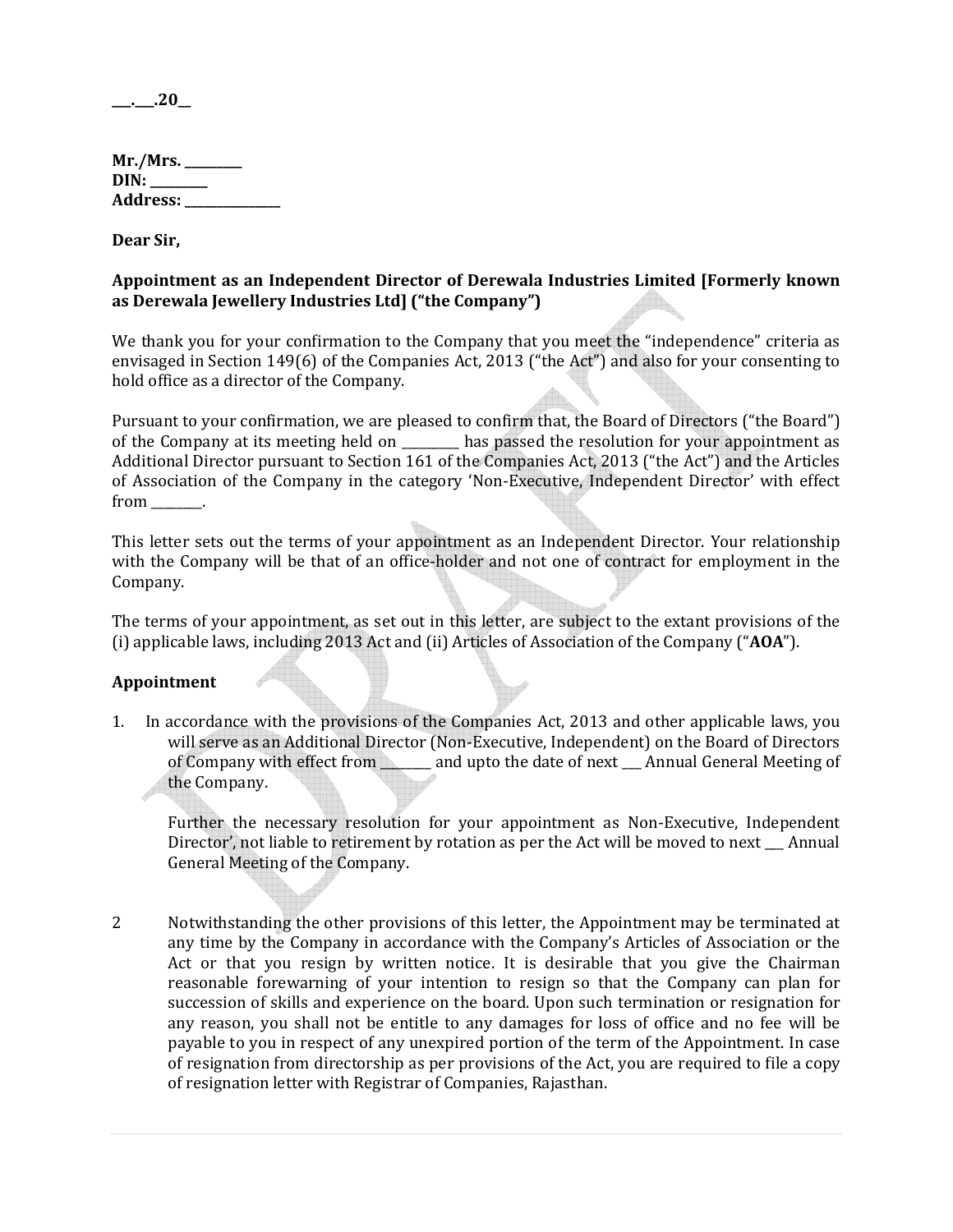- 3 The Board of Directors of the Company in its meeting held on \_\_\_\_\_\_\_\_ also appointed you a member of \_\_\_\_ Committee of the Board and member of \_\_\_\_ Committee of the Board \_\_\_\_ Committee of the Board of the Company and further you may be asked to serve on one or more of the Board committees from time to time.
- 4 You are considered to be a Non-Executive, Independent Director and will be identified as such in the annual report and other documentation. If circumstances change, and you believe that you independence may be in doubt, you should discuss this with the Chairman as soon as possible.

## Time Commitment

- 5 The Company anticipates a commitment of sufficient time and attention as necessary in order to perform your duties under the Appointment. This will include attendance at regular and emergency Board meetings, General Meeting and the Annual General Meeting (held normally in September each year at a venue in Jaipur). You may also be required to attend regular meetings of any Board committee of which you are a member. In addition, you will be expected to devote appropriate preparation time ahead of each meeting.
- 6 By accepting the Appointment, you confirm that you are able to allocate sufficient time to perform your role.

## Role & Duties

- 7 As Non-Executive, Independent Director you have the same general legal responsibilities/duties to the Company as any other Director i.e.
	- You shall act in accordance with the Articles of Association as may amended from time to time.
	- You shall act in good faith in order to promote the objects of the company for the benefit of its members as a whole, and in the best interests of the company, its employees, the shareholders, the community and for the protection of environment.
	- You shall exercise your duties with due and reasonable care, skill and diligence and shall exercise independent judgment.
	- You shall not involve yourself in a situation in which you may have a direct or indirect interest that conflicts, or possibly may conflict, with the interest of the company.
	- You shall not achieve or attempt to achieve any undue gain or advantage either to yourself or to your relatives, partners, or associates and if you are found guilty of making any undue gain, you shall be liable to pay an amount equal to that gain to the company.
	- You shall not assign your office as Director and any assignments so made shall be void.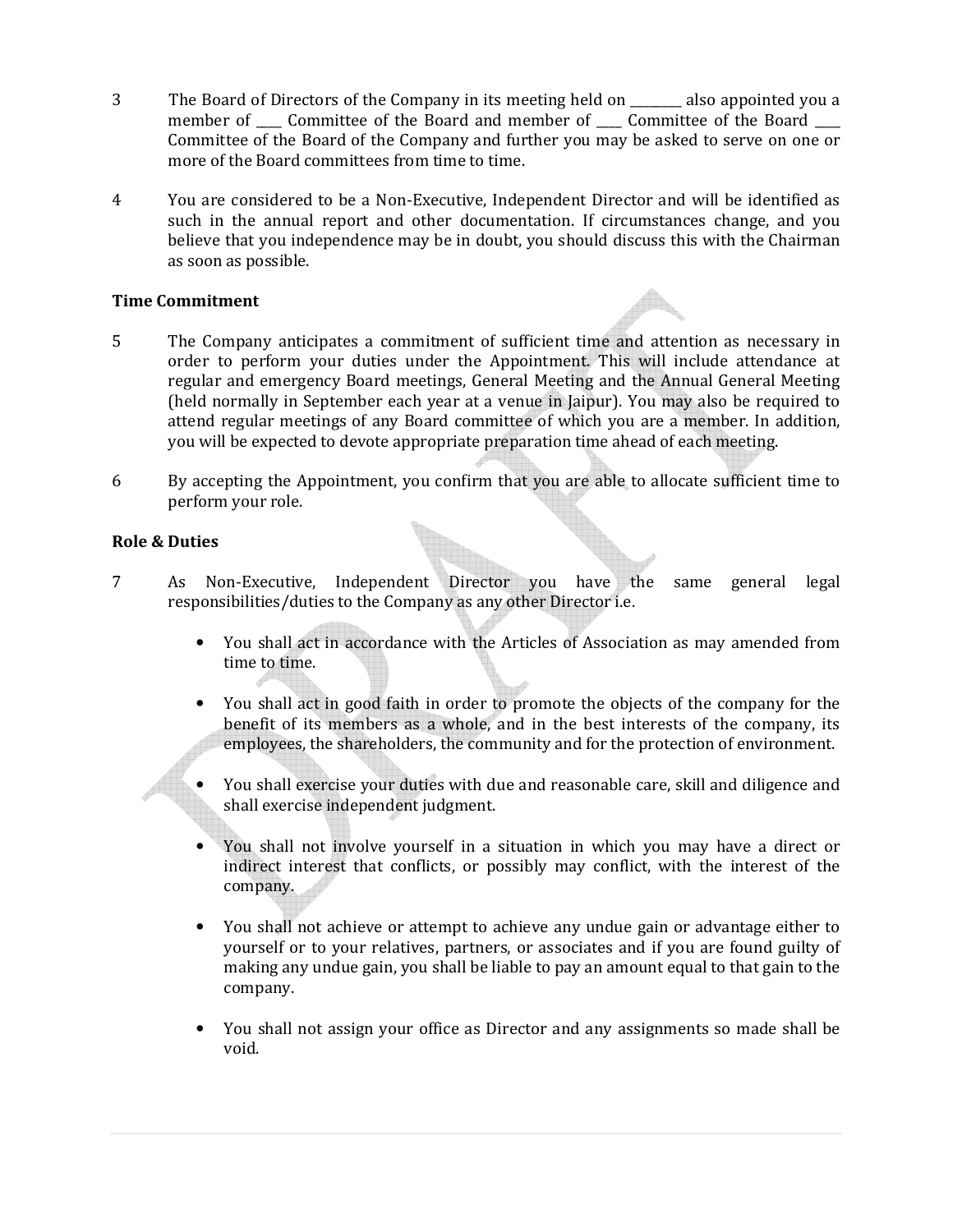- 8 The Board as a whole is collectively responsible for promoting the success of the Company by directing and supervising the Company's affairs. The Board:
	- Provides entrepreneurial leadership of the Company within a framework of prudent and effective control which enable risk to be accessed and managed;
	- Sets the Company's strategic aims, ensures that the necessary financial and human resources are in place for the Company to meet its objectives, and reviews management performance; and
	- Sets the Company's values and standards and ensures that its obligations to its shareholders and others are understood and met.
- 9 In addition to these requirements of all Directors, the role of the Non-Executive, Independent Director has the following key elements:
	- Strategy

Non-Executive, Independent Director should constructively challenge and contribute to the development of strategy;

• Performance

Non-Executive, Independent Director should scrutinize the performance of management in meeting agreed goals and objectives and monitor the reporting of performance;

• Risk

Non-Executive, Independent Director should satisfy themselves that financial information is accurate and that financial controls and systems of risk management are robust and defensible; and

• People

Non-Executive, Independent Director are responsible for determining appropriate levels of remuneration of Executive Directors and have a prime role in appointing, and where necessary removing, senior management and in succession planning.

# Fees

- 10 You will be paid sitting fee for your services as a Non-Executive, Independent Director on Board of Directors of the Company and for membership of Board committee as approved by Board of Directors from time to time.
- 11 You will have no entitlement to any bonus during the Appointment and no entitlement to participate in any share scheme or pension scheme operated by the Company.

### Expenses

- 12 In addition to the fee described in point no. 10 above, the Company will reimburse you for all reasonable and properly documented expenses you incur in performing you role. You should submit any details of expenses incurred to the Company Secretary.
- 13 During the Appointment, circumstances may arise in the furtherance of your duties as Non-Executive, Independent Director when it will be appropriate for you to seek advice from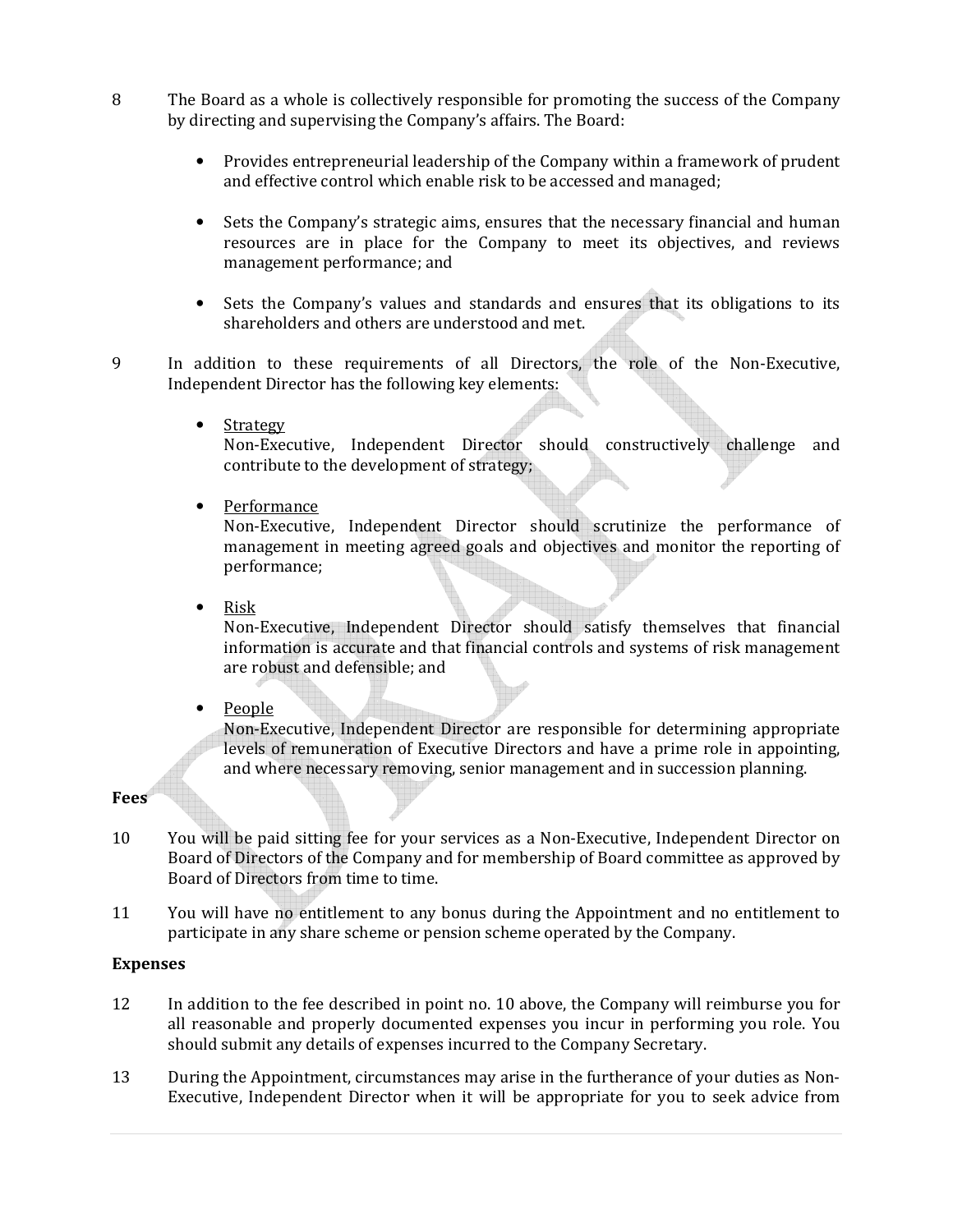independent advisors at the Company's expense. The Company will reimburse the entire expenses at actual.

## Other directorship and business interests

- 14 The Company acknowledges that you may have business interests other than those of the Company and that you have declared any conflicts that are apparent at present. In the event that you become aware of any potential conflicts of interest, these should be disclosed to the Chairman and Company Secretary as soon as they become apparent.
- 15 During the Appointment you must consult with the Chairman prior to accepting any other (or further) directorship of publicly quoted companies or any major external appointments.

### Code of Conduct & other compliances

16 During the Appointment you will comply with Schedule IV (Code for Independent Director) of the Companies Act, 2013 and such other requirements as the Board of Directors may from time to time specify. For your ready reference, the relevant provisions have been extracted and attached to this letter at **Annexure - A**.

## Confidentiality

- 17 You must apply the highest standards of confidentiality and not disclose to any person or company (whether during the course of the Appointment or at any time after its termination) any confidential information concerning the Company, any group Companies with which you come into contact by virtue of your position as Non-Executive, Independent Director of the Company.
- 18 Your attention is drawn to the requirements under both legislation and regulation as to the disclosure of price-sensitive information. Consequently you should avoid making any statements that might risk a breach of these requirements without prior clearance from the Chairman or Company Secretary.
- 19 On termination of the Appointment you will deliver to the Company all books, document, papers and other property of or relating to the business of the Company which are in your possession, custody or power by virtue of your position as a Non-Executive, Independent Director of the Company. The Company is able to arrange the disposal of papers that you no longer require.

# Performance Review Process

20 The Board of Directors will carry out an evaluation of the performance of the Board as a whole, Board Committees and Directors on an annual basis as per Company's Policy. If, in the interim, there are any matters arising in connection with you role as a Non-Executive, Independent Director which cause you concern, you should discuss them with the Chairman or Company Secretary as soon as is appropriate.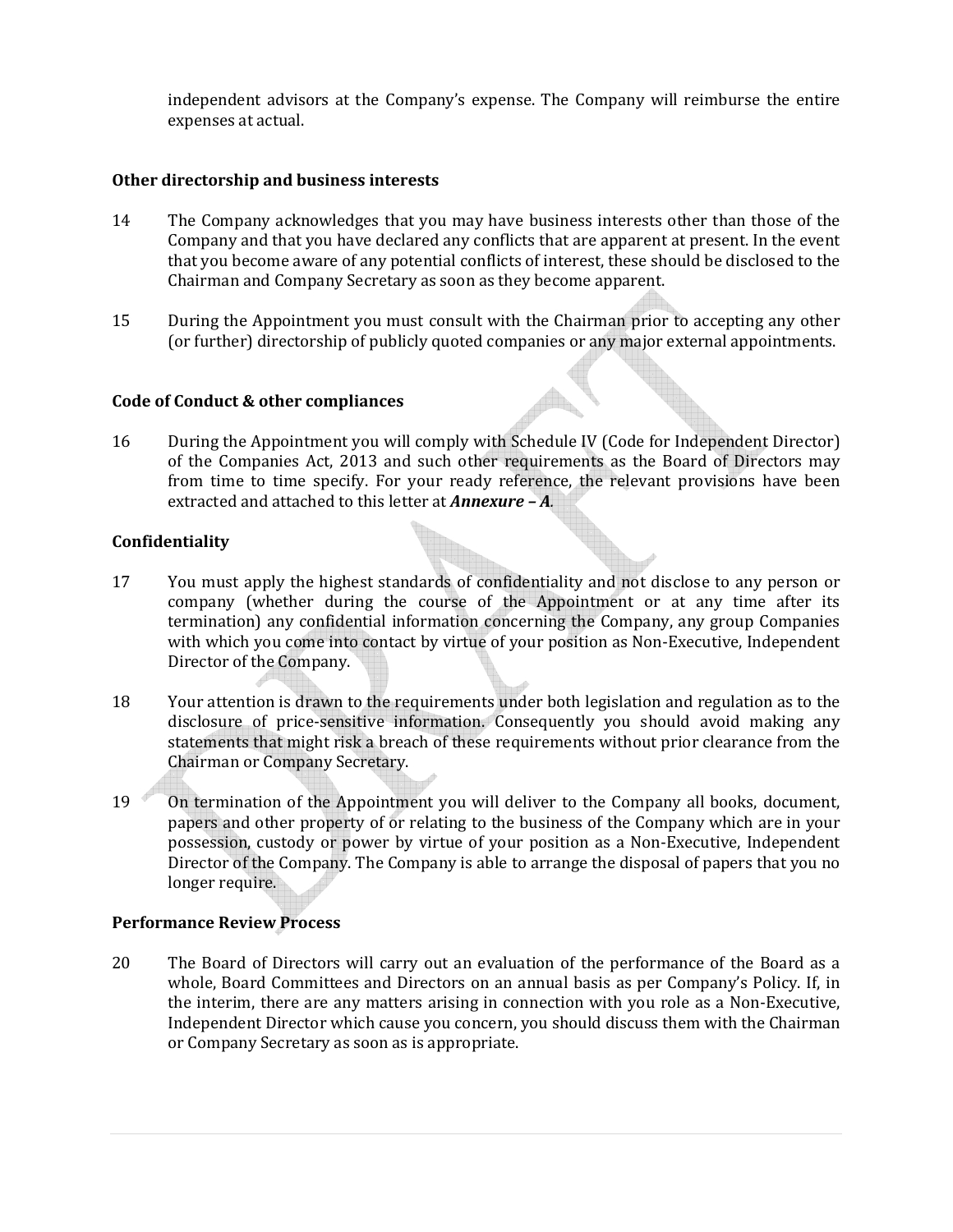#### **Insurance**

21 Presently, Company doesn't have any Directors' and Officers' liability insurance, however, if in future Company opt for taking such insurance policy, it will be endeavor of the Company to cover you for the full term of your appointment.

### Training of the Board

22 The Company will conduct training(s) for the Independent Directors of the Company as may be required from time to time, in compliance with the provisions of the Companies Act and the Rules made thereunder.

#### Changes of personal details

23 During the term, you shall promptly intimate the Company Secretary and the Registrar of Companies in the prescribed manner, of any change in address or other contact and personal details provided to the Company.

#### Publication of letter of appointment

24 In terms of the provisions of the Companies Act, 2013, the Company will make public the terms and conditions of your appointment and also display the appointment letter along with your detailed profile to the Company's website and will also arrange for your individual letter of appointment to be on display at the Company's Annual General Meeting.

This letter is governed by, and shall be construed in accordance with, the laws of India, and the parties agree to submit to the exclusive jurisdiction of the court of Jaipur.

This letter constitutes neither a contract for services nor a service contract.

We are confident that the Board and the Company will benefit immensely from your rich experience and we are eager to have you as an integral part of the growth of our Company. If these terms of appointment are acceptable to you, please confirm your acceptance by signing and returning the enclosed copy of this letter.

Thanking You

Yours sincerely

For & on behalf of Derewala Industries Limited (Formerly known as Derewala Jewellery Industries Limited)

| <b>Contractor</b> |  |
|-------------------|--|
|                   |  |
| DIN:              |  |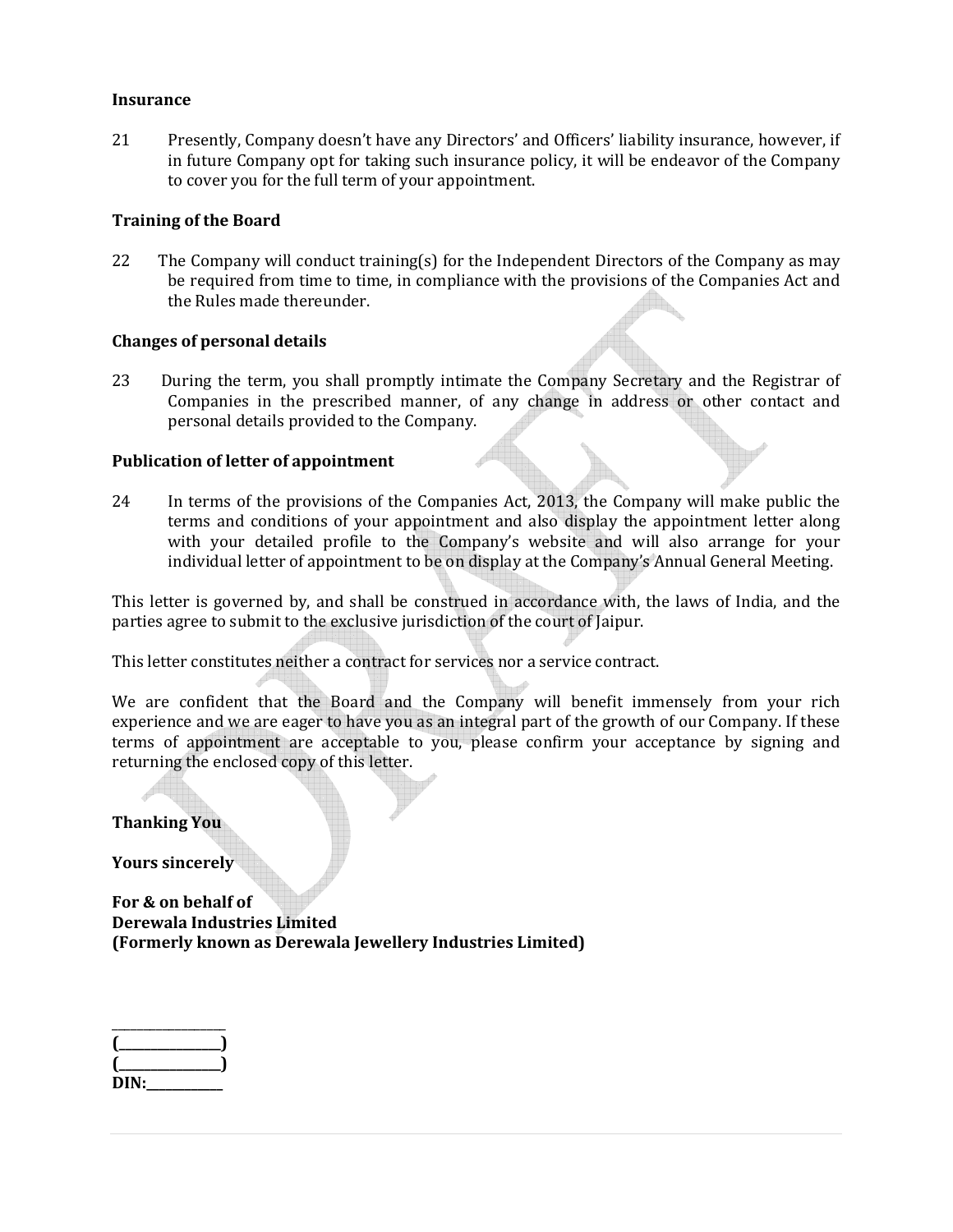# AGREE AND ACCEPT

I have read and understood the terms of my appointment as an Independent Director of the Derewala Industries Limited and I hereby affirm my acceptance to the same.

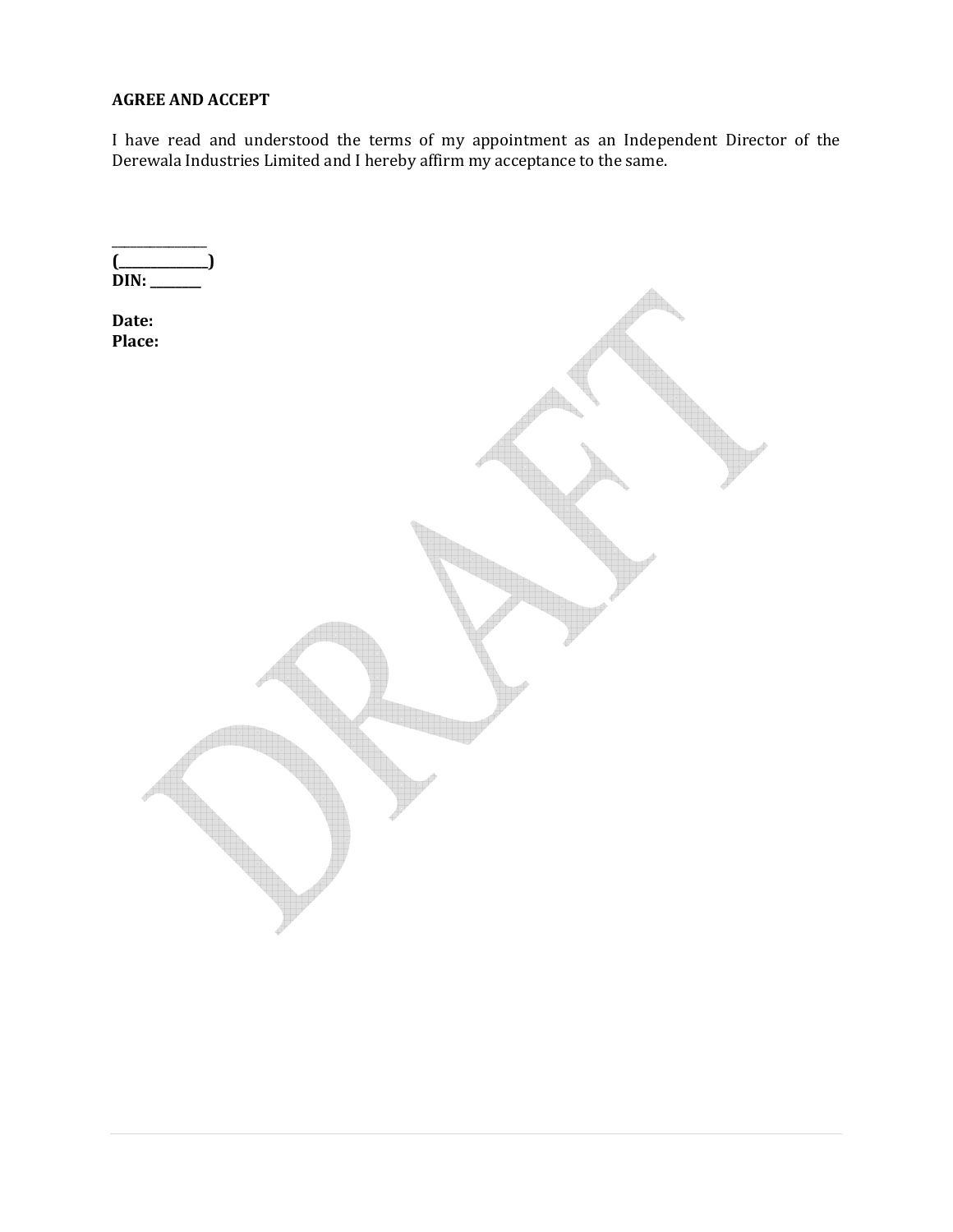### Annexure --A SCHEDULE IV read with section 149(8) of the Companies Act 2013 CODE FOR INDEPENDENT DIRECTORS

The Code is a guide to professional conduct for independent directors. Adherence to these standards by independent directors and fulfilment of their responsibilities in a professional and faithful manner will promote confidence of the investment community, particularly minority shareholders, regulators and companies in the institution of independent directors.

# I. Guidelines of professional conduct:

An independent director shall:

- (1) uphold ethical standards of integrity and probity;
- (2) act objectively and constructively while exercising his duties;
- (3) exercise his responsibilities in a bona fide manner in the interest of the company;
- (4) devote sufficient time and attention to his professional obligations for informed and balanced decision making;
- (5) not allow any extraneous considerations that will vitiate his exercise of objective independent judgment in the paramount interest of the company as a whole, while concurring in or dissenting from the collective judgment of the Board in its decision making;
- (6) not abuse his position to the detriment of the company or its shareholders or for the purpose of gaining direct or indirect personal advantage or advantage for any associated person;
- (7) refrain from any action that would lead to loss of his independence;
- (8) where circumstances arise which make an independent director lose his independence, the independent director must immediately inform the Board accordingly;
- (9) assist the company in implementing the best corporate governance practices.

# II. Role and functions:

The independent directors shall:

- (1) help in bringing an independent judgment to bear on the Board's deliberations especially on issues of strategy, performance, risk management, resources, key appointments and standards of conduct;
- (2) bring an objective view in the evaluation of the performance of board and management;
- (3) scrutinise the performance of management in meeting agreed goals and objectives and monitor the reporting of performance;
- (4) satisfy themselves on the integrity of financial information and that financial controls and the systems of risk management are robust and defensible;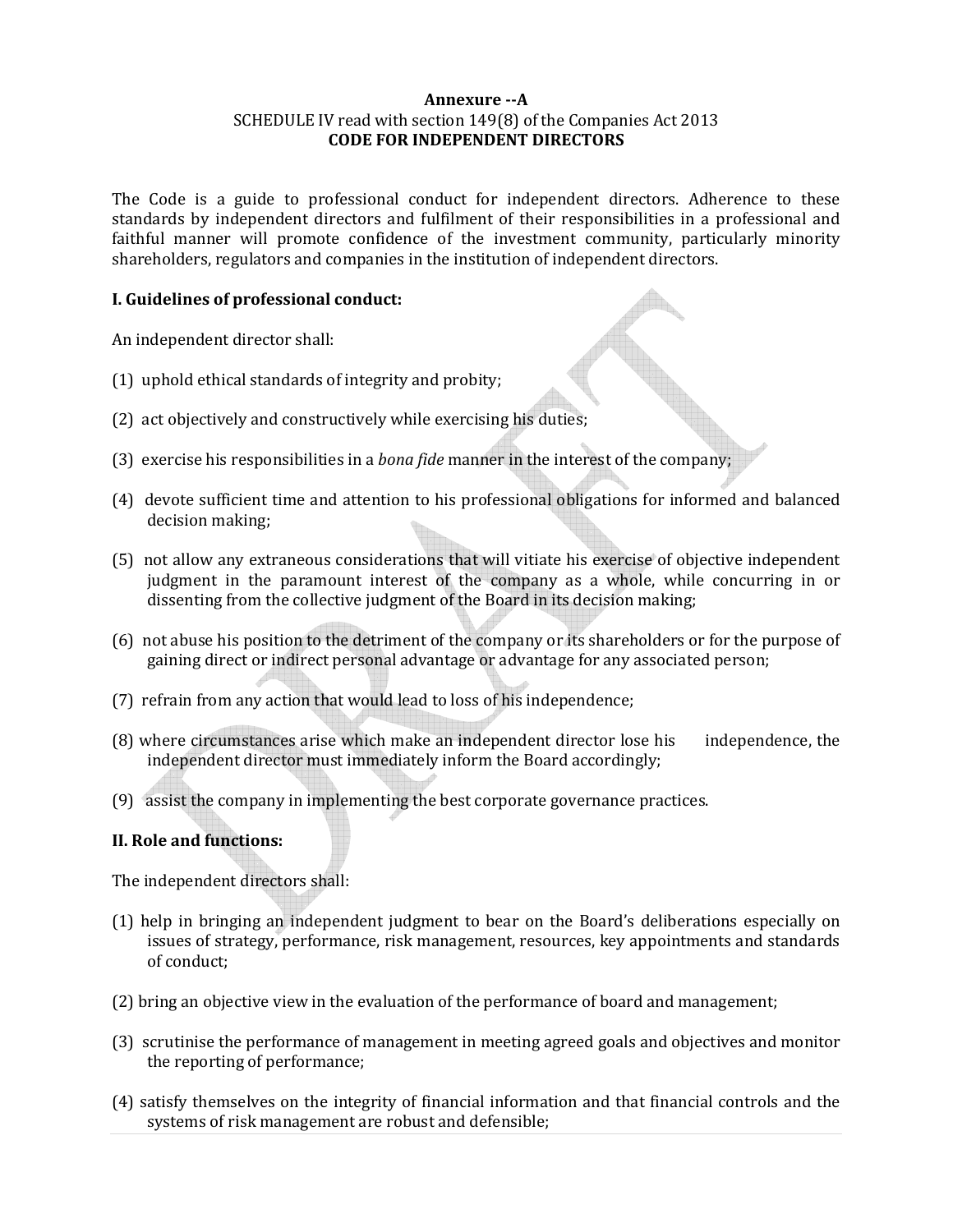- (5) safeguard the interests of all stakeholders, particularly the minority shareholders;
- (6) balance the conflicting interest of the stakeholders;
- (7) determine appropriate levels of remuneration of executive directors, key managerial personnel and senior management and have a prime role in appointing and where necessary recommend removal of executive directors, key managerial personnel and senior management;
- (8) moderate and arbitrate in the interest of the company as a whole, in situations of conflict between management and shareholder's interest.

### III. Duties:

The independent directors shall—

- (1) undertake appropriate induction and regularly update and refresh their skills, knowledge and familiarity with the company;
- (2) seek appropriate clarification or amplification of information and, where necessary, take and follow appropriate professional advice and opinion of outside experts at the expense of the company;
- (3) strive to attend all meetings of the Board of Directors and of the Board committees of which he is a member;
- (4) participate constructively and actively in the committees of the Board in which they are chairpersons or members;
- (5) strive to attend the general meetings of the company;
- (6) where they have concerns about the running of the company or a proposed action, ensure that these are addressed by the Board and, to the extent that they are not resolved, insist that their concerns are recorded in the minutes of the Board meeting;
- (7) keep themselves well informed about the company and the external environment in which it operates;
- (8) not to unfairly obstruct the functioning of an otherwise proper Board or committee of the Board;
- (9) pay sufficient attention and ensure that adequate deliberations are held before approving related party transactions and assure themselves that the same are in the interest of the company;
- (10) ascertain and ensure that the company has an adequate and functional vigil mechanism and to ensure that the interests of a person who uses such mechanism are not prejudicially affected on account of such use;
- (11) report concerns about unethical behaviour, actual or suspected fraud or violation of the company's code of conduct or ethics policy;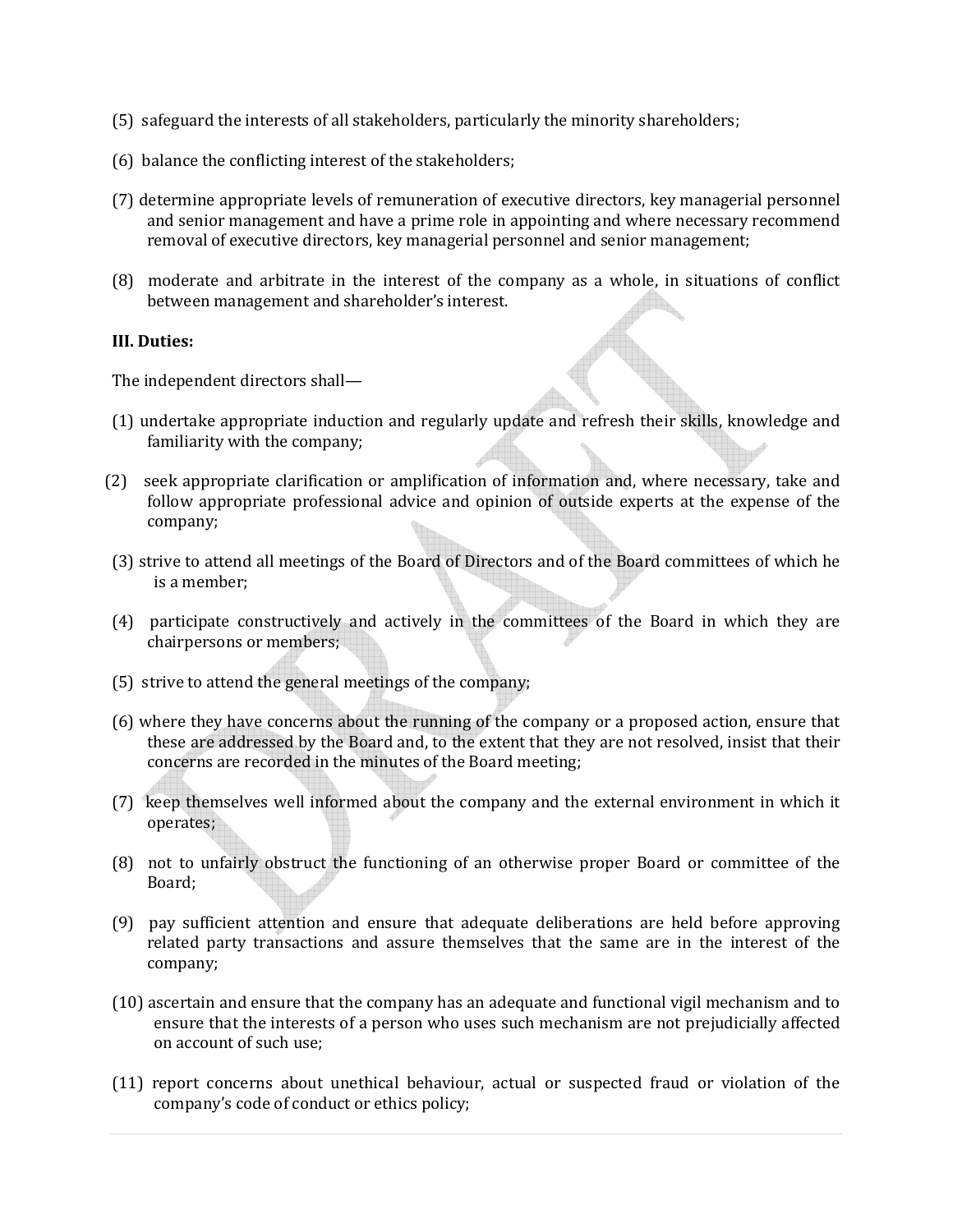- (12) acting within his authority, assist in protecting the legitimate interests of the company, shareholders and its employees;
- (13) not disclose confidential information, including commercial secrets, technologies, advertising and sales promotion plans, unpublished price sensitive information, unless such disclosure is expressly approved by the Board or required by law.

## IV. Manner of appointment:

- (1) Appointment process of independent directors shall be independent of the company management; while selecting independent directors the Board shall ensure that there is appropriate balance of skills, experience and knowledge in the Board so as to enable the Board to discharge its functions and duties effectively.
- (2) The appointment of independent director(s) of the company shall be approved at the meeting of the shareholders.
- (3) The explanatory statement attached to the notice of the meeting for approving the appointment of independent director shall include a statement that in the opinion of the Board, the independent director proposed to be appointed fulfils the conditions specified in the Act and the rules made thereunder and that the proposed director is independent of the management.
- (4) The appointment of independent directors shall be formalised through a letter of appointment, which shall set out:
	- (a) the term of appointment;
	- (b) the expectation of the Board from the appointed director; the Board-level committee(s) in which the director is expected to serve and its tasks;
	- (c) the fiduciary duties that come with such an appointment along with accompanying liabilities;
	- (d) provision for Directors and Officers (D and O) insurance, if any;
	- (e) the Code of Business Ethics that the company expects its directors and employees to follow;
	- (f) the list of actions that a director should not do while functioning as such in the company; and
	- (g) the remuneration, mentioning periodic fees, reimbursement of expenses for participation in the Boards and other meetings and profit related commission, if any.
- (5) The terms and conditions of appointment of independent directors shall be open for inspection at the registered office of the company by any member during normal business hours.
- (6) The terms and conditions of appointment of independent directors shall also be posted on the company's website.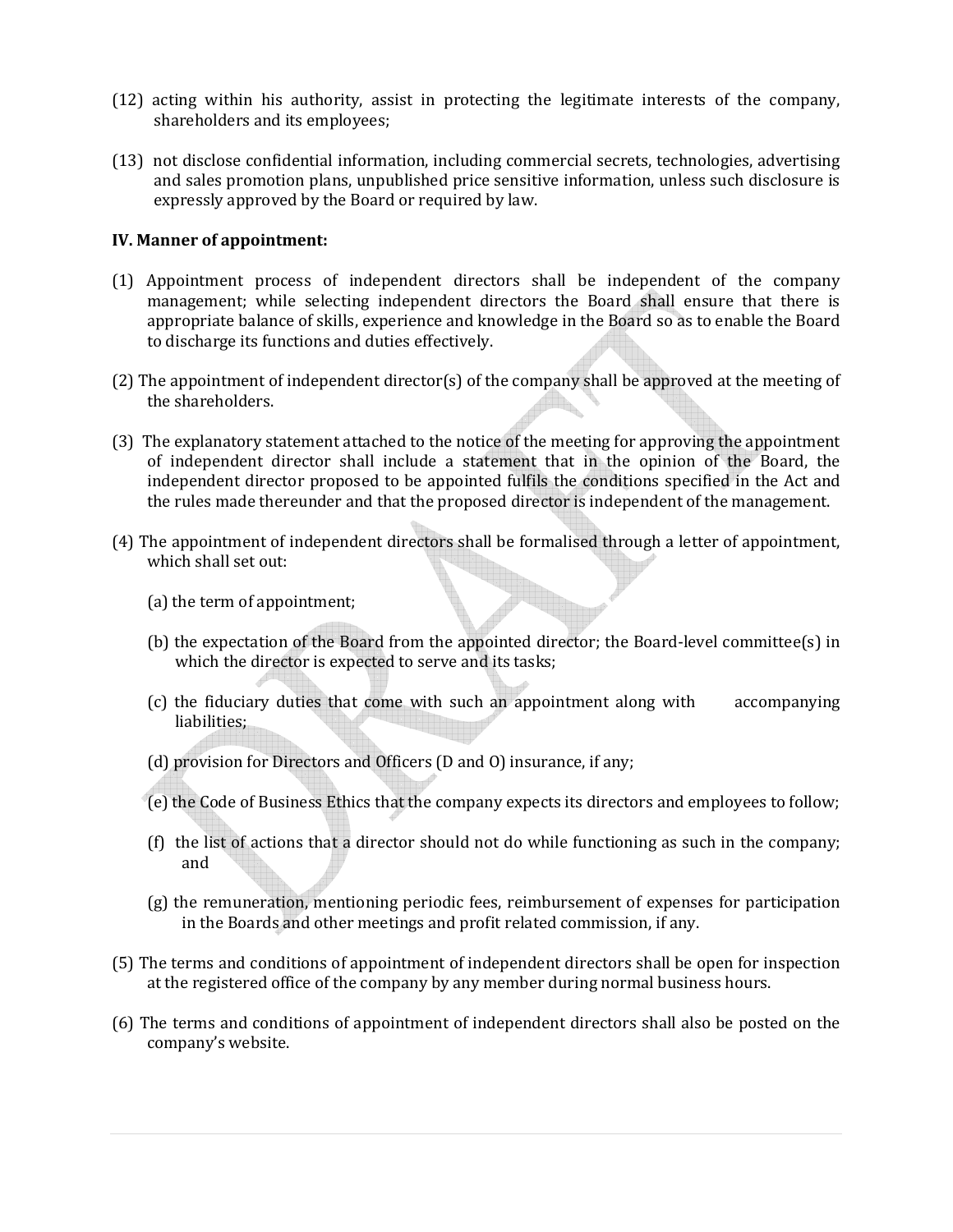## V. Re-appointment:

The re-appointment of independent director shall be on the basis of report of performance evaluation.

### VI. Resignation or removal:

- (1) The resignation or removal of an independent director shall be in the same manner as is provided in sections 168 and 169 of the Act.
- (2) An independent director who resigns or is removed from the Board of the company shall be replaced by a new independent director within a period of not more than one hundred and eighty days from the date of such resignation or removal, as the case may be.
- (3) Where the company fulfils the requirement of independent directors in its Board even without filling the vacancy created by such resignation or removal, as the case may be, the requirement of replacement by a new independent director shall not apply.

### VII. Separate meetings:

- (1) The independent directors of the company shall hold at least one meeting in a year, without the attendance of non-independent directors and members of management;
- (2) All the independent directors of the company shall strive to be present at such meeting;
- (3) The meeting shall:
	- (a) review the performance of non-independent directors and the Board as a whole;
	- (b) review the performance of the Chairperson of the company, taking into account the views of executive directors and non-executive directors;
	- (c) assess the quality, quantity and timeliness of flow of information between the company management and the Board that is necessary for the Board to effectively and reasonably perform their duties.

# VIII. Evaluation mechanism:

- (1) The performance evaluation of independent directors shall be done by the entire Board of Directors, excluding the director being evaluated.
- (2) On the basis of the report of performance evaluation, it shall be determined whether to extend or continue the term of appointment of the independent director.